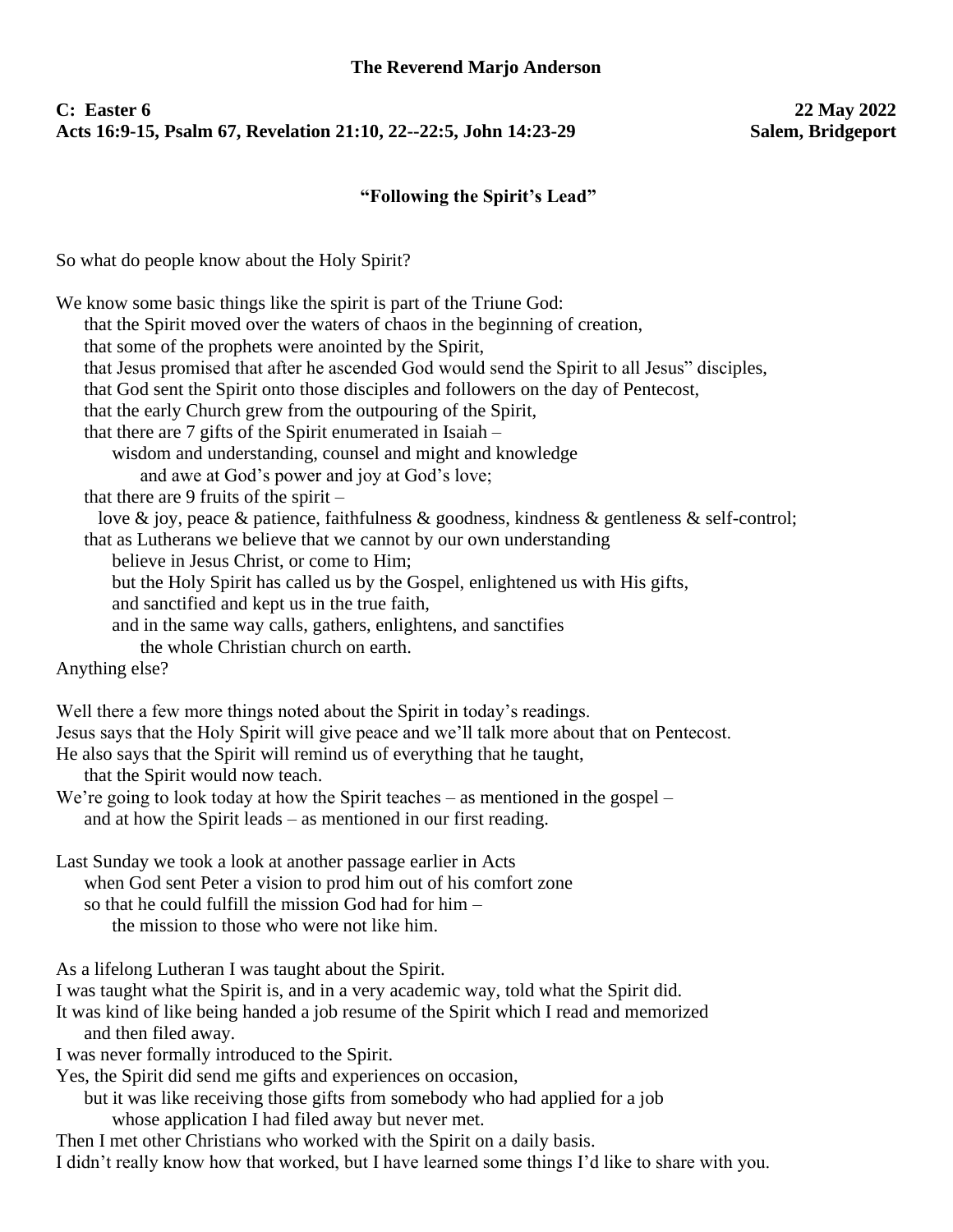Jesus said the Spirit teaches us. But what does that mean?

Sometimes the Spirit teaches us through a teacher or a pastor or some other person.

Sometimes the Spirit teaches us through the Bible or other books.

Sometimes the Spirit teaches us through dreams.

But not everything we learn from a person or a book or a dream comes from the Spirit.

The part that is of the Spirit is the part that makes the light bulb go on, the aha moment,

the place where a connection is made that was never made before, the sudden insight that we receive.

So the Spirit can teach us through ordinary channels like people and books and dreams

but the way we know it's the Spirit is that these ordinary means provide us with extraordinary insight. That's how the Spirit teaches us.

But in addition the Spirit also leads us, and this leading usually occurs in extraordinary ways. But before we get into HOW the Spirit leads us, we must first look at WHY the Spirit leads us.

Any thoughts on why the Spirit leads us?

Simply put the Spirit leads us to get to where God wants us to go.

And in so doing, the Spirit works on a personal level for our individual lives

and on a collective level for our life together.

On an individual, personal level,

the Spirit leads us to the fulfillment of our destiny;

the Spirit leads us to Abundant Life;

the Spirit leads us into an ever deepening life of faith –

and by faith I'm not talking about some intellectual concepts to which we ascribe,

I'm talking about trust as God leads us in a step-by-step walk.

Each of us has a call on out life – an overarching lifelong call to live out the purpose for which God created us and all the smaller day-to-day, week-to-week, month-to-month, year-to-year calls

that work together to move us towards that lifetime goal.

But we as the church also have a collective call on our life together.

Every healthy organization has a mission and a purpose

and there are all kinds of ways to identify and support and fulfill such goals.

But just as not everything we learn from a teacher or a book is from the Spirit,

not every strategic planning process will help the church identify or support or fulfill its mission.

Such a process might be helpful, but it's neither essential nor sufficient,

because the ONLY thing that will lead a congregation

to fulfill its God-given mission and purpose is the leading of the Spirit.

And here's the thing about the Spirit. We can't control it.

We don't decide what we want to do or where we want to go

and then assume the spirit is OK with that.

Because as long as we rely on human processes we are not relying on the Spirit.

Relying on the Spirit means that we have to give up control.

Let's go back to last week's lesson.

Peter wanted to fulfill God's purpose for him

but he had already set up boundaries and parameters and lines that he would not cross.

He didn't want to leave his comfort zone.

He wanted to stay with people who were just like him.

And God sent a vision to tell him that the mission was beyond his comfort zone.

His mission was to people he was not comfortable with.

But when he goes where the Spirit leads amazing things happen.

And so Peter begins to learn how to do this "giving up control and walking by faith" thing,

which is what he's doing in today's reading.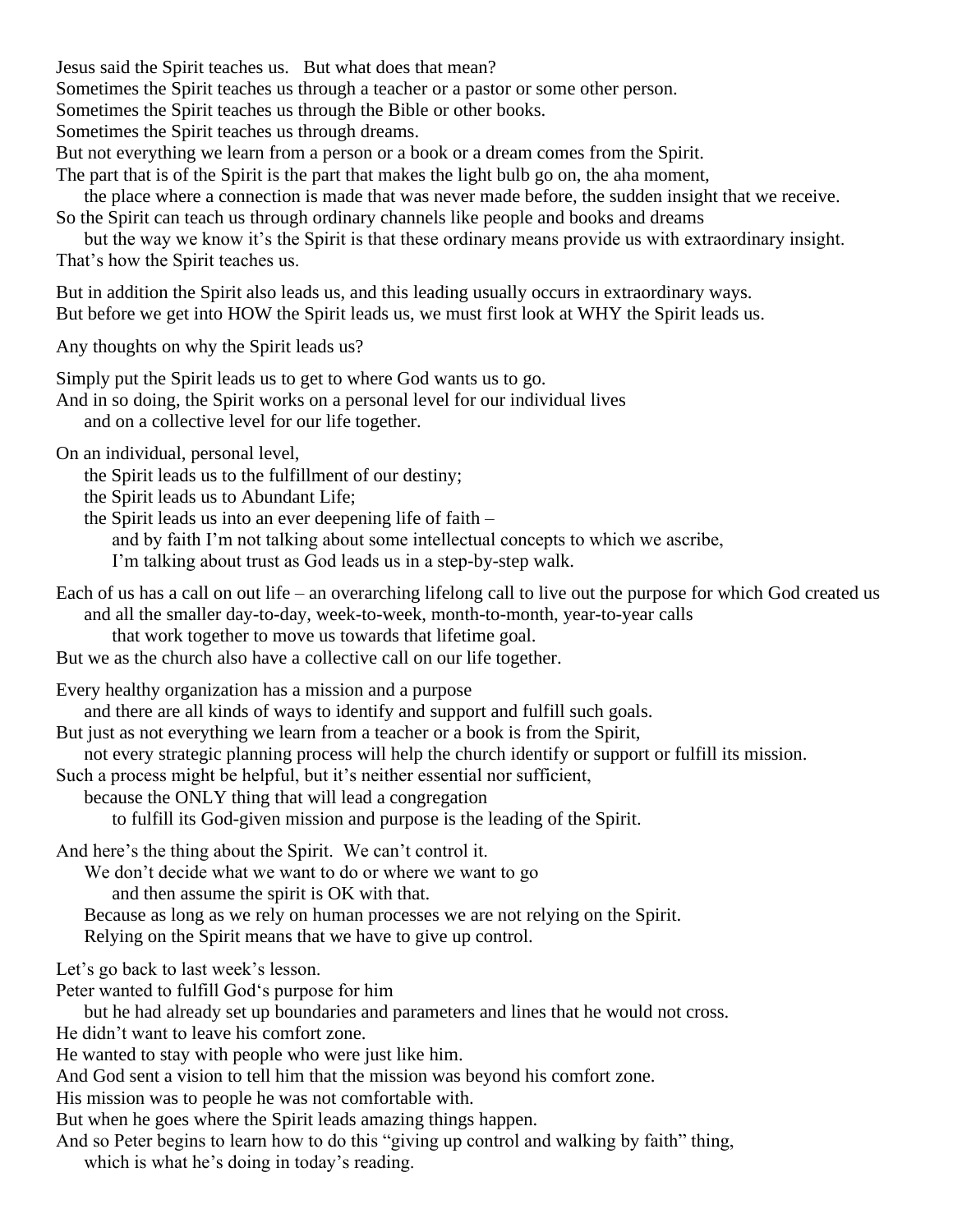**So the reason the Spirit leads us** is so that we can fulfill the purpose that God has for us both as individuals and as a congregation.

**But the way that the Spirit leads us** is not as clear cut as the way the Spirit teaches us.

As I said earlier the Spirit can teach us through ordinary people and books and dreams to help us come to extraordinary insights.

Of course we can't predict when those extraordinary insights will occur,

they simply happen when we are going about our ordinary task of living.

That's how the Spirit teaches.

The way the Spirit leads us can be in much the same manner –

as we go about our ordinary lives – or the Spirit can lead us in more extraordinary ways.

But whether it's through ordinary or extraordinary means,

this way of following the Spirit is not something

that most of us have been taught or have practiced.

In our sophisticated culture we simply decide what we want to do and go about making it happen.

We create a committee and set goals and objectives and come up with a plan.

That's our human way of doing things, but it is NOT the way the Spirit works.

So how does the Spirit lead us? Sometimes it's in ways of which we are barely aware.

On Thursday, for example, 2 somewhat strange things happened

when I went to visit a man in the hospital.

The first thing that was strange was that when I got to the room

his wife and nephew were in paper gowns & gloves with face shields in addition to their masks. They had been asked to do that but were not told why.

I was not asked to put on those protective garments. We all thought that a bit strange.

But as we were discussing the matter I realized I had put on my \$50 super duper mask

that not only acts as a physical barrier but is treated with a substance that kills viruses.

I hadn't worn that mask since I took a plane to Barbados last fall,

and had no idea why I had grabbed it that day.

Well just several hours after my visit, the man's wife discovered she had tested positive for Covid. At first I was a bit worried, but then I realized I had only been there for 15 minutes,

I'd had on my super-duper mask and she was completely encased in protective gear.

I hadn't known why I had grabbed that particular mask

and she didn't know why she had been asked to cover herself so completely,

but all of the sudden it made perfect sense to me:

the Spirit had been protecting me from getting Covid!

Sometimes we will find ourselves doing things we don't normally do

and it's only in retrospect that we realize the Spirit was leading us.

Sometimes we will feel the urge to do something –

to call someone, to send a card or a text or an email –

and when we follow such promptings it becomes clear why we were so prompted.